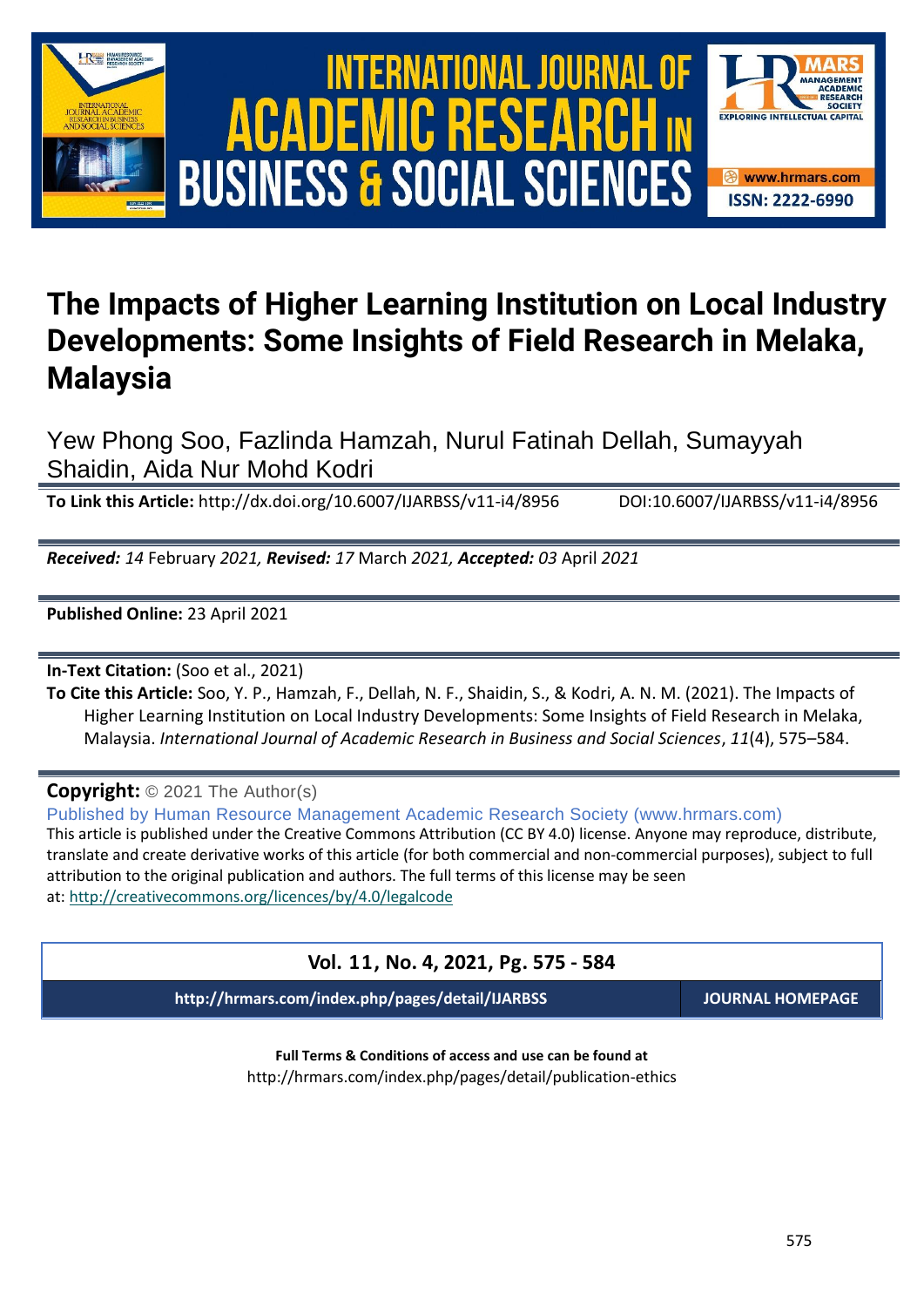

# **The Impacts of Higher Learning Institution on Local Industry Developments: Some Insights of Field Research in Melaka, Malaysia**

Yew Phong Soo<sup>1</sup>, Fazlinda Hamzah<sup>2</sup>, Nurul Fatinah Dellah<sup>3</sup>, Sumayyah Shaidin<sup>4</sup>, Aida Nur Mohd Kodri<sup>5</sup>

1,2,3,4 Academy of Language Studies, Universiti Teknologi MARA Cawangan Melaka, Kampus Jasin, 77300 Merlimau, Melaka, Malaysia. <sup>5</sup>Faculty of Management and Business, Universiti Teknologi MARA Cawangan Melaka, Kampus Bandaraya Melaka, 110 Off Jalan Hang Tuah, 75350 Melaka, Malaysia.

Email: sooyewphong@uitm.edu.my

# **Abstract**

This paper seeks to identify and examine the influences of Universiti Teknologi MARA, Melaka state campus (UiTM Melaka) to the local industry development. This is based on the premise that higher learning institutions are often expected to contribute positively to the local industry where they settled in. A simple random sampling was employed, and 50 respondents participated by answering questionnaires which were prepared as a data collection method. The goal is to discover the impacts of UiTM Melaka on the local industry development, mainly in the aspects of market opportunity, consultancy, human resource, and training. Descriptive statistics and frequency analysis were utilised in the study and the results reveal that the presence of UiTM Melaka does offer significant influences on the local industry development in the stated aspects. UiTM Melaka has been found to impact mostly small local industries. Market opportunity, consultation, followed by training, and lastly human resources are four important aspects which have been impacted by the existence of UiTM Melaka. These findings provide substantial repercussions to university management and policymakers to assess existing strategies to enhance the function of universities as institutes which offer allencompassing and comprehensive relationship with the local industry or business.

**Keywords**: Impacts, Local Industry Development, Growth Pole Theory, Higher Learning Institution, UiTM Melaka

#### **Introduction**

The existence of universities in an area not only provides a place for the community to get educational opportunities but it is actually capable of generating economic growth in the local area. Its existence has invigorated the local industries of the surrounding area especially in retail, transportation, market opportunity, local income, traffic, and healthcare services. Furthermore, the local industries also receive consultation and training that have been provided by the universities. The presence of UiTM Melaka in Alor Gajah, Bandaraya and Jasin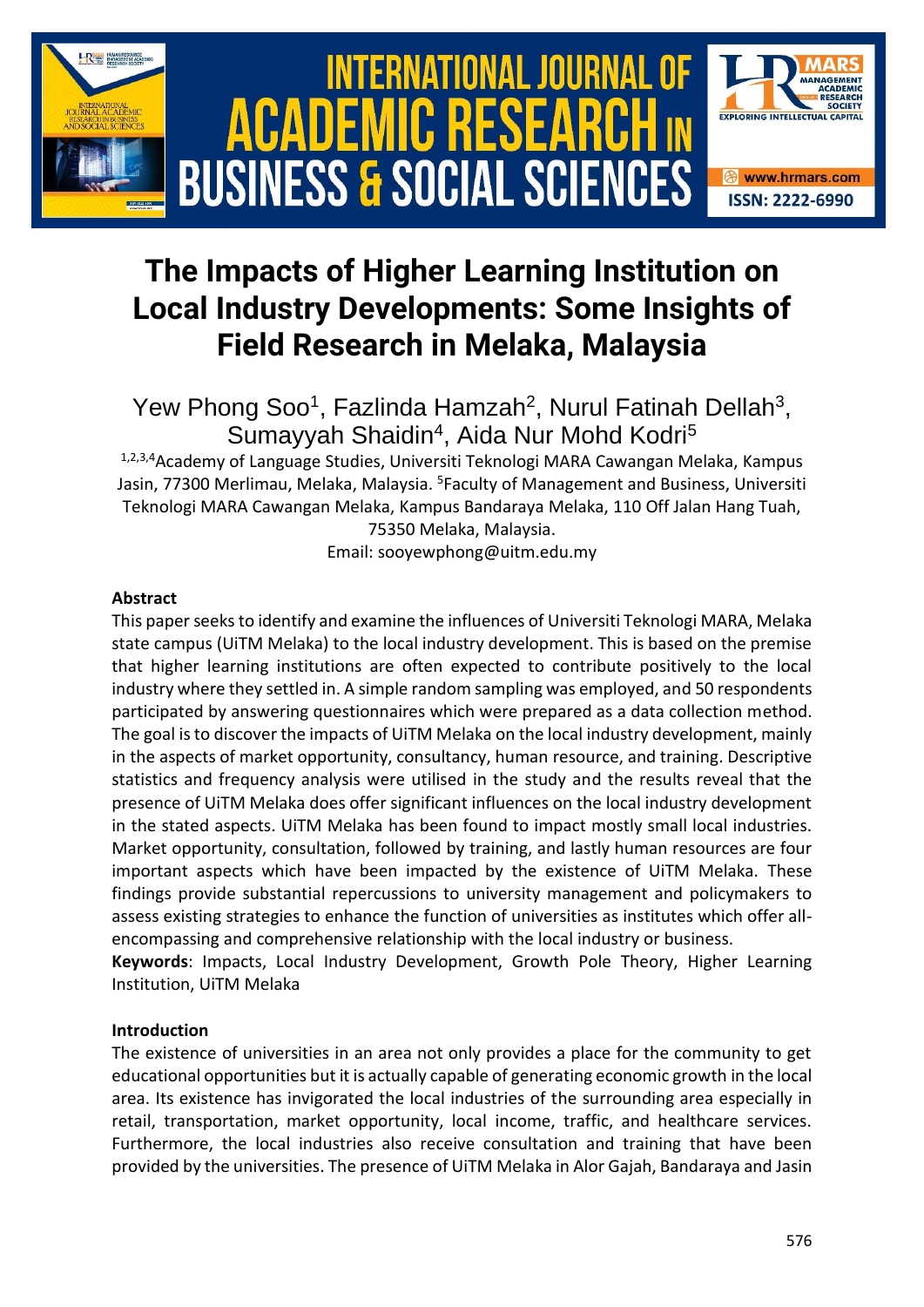#### International Journal of Academic Research in Business and Social Sciences **Vol. 1 1 , No. 4, 2021, E-ISSN: 2222-6990 © 2021 HRMARS**

has created numerous prospects for the developments of local industries. Since its establishment, land utilization around these regions has significantly expanded particularly in Alor Gajah and Jasin. Table 1 depicts the statistics of the developed area which is perpetually rising within ten kilometres radius from UiTM Alor Gajah and Jasin in 20 years.

| <b>Fable 1:</b> Developed area from year 1999 to 2019 (10MH) |                  |                     |                  |                     |  |
|--------------------------------------------------------------|------------------|---------------------|------------------|---------------------|--|
|                                                              |                  | 1999                | 2019             |                     |  |
| Area of UiTM                                                 | <b>Developed</b> | <b>Contribution</b> | <b>Developed</b> | <b>Contribution</b> |  |
| (ha)                                                         | Area             | per hectare         | Area             | per hectare         |  |
|                                                              | (ha)             | (ratio)             | (ha)             | (ratio)             |  |
| <b>UiTM Alor Gajah</b>                                       | 641.97           | 4:12                | 7958.07          | 51:11               |  |
| 155.69                                                       | 1.34%            |                     | 16.69%           |                     |  |
| <b>UiTM Jasin</b>                                            | 231.84           | 2:01                | 4982.09          | 43:27               |  |
| 115.15                                                       | 0.49%            |                     | 10.43%           |                     |  |

| Table 1. Developed area from year 1999 to 2019 (10km) |  |  |  |
|-------------------------------------------------------|--|--|--|
|                                                       |  |  |  |

(Source: Land Use Land Cover Report UiTM Melaka 2020)

Developed area around ten kilometres from UiTM Alor Gajah and Jasin respectively has increased by 7316.1 hectares and 4750.25 hectares from 1999 to 2019. Moreover, in 2019, every 1 hectare of UiTM Alor Gajah and Jasin respectively contributes to 51.11 hectares and 43.27 hectares of developed land in ten kilometres radius. The increment of the land conversion into the developed area within the offset is the most significant evidence in which it shows that the presence of UiTM Melaka has played a vital role to increase the number of local industries. This is in line with the aspirations of UiTM to be a driver of economic development of the country. Thus, it has produced countless opportunities and succour to its local industries and communities.

At one point, lack of direct interaction and academic engagement between universities and local industry has influenced the exchange of information on the development of industrial progress. Nevertheless, universities' continuous efforts in collaboration with industry, government, communities, and other universities are crucial. This is because there are some noteworthy benefits of collaborating with universities such as talent development, research and innovation, global networking, and community outreach. Hence, university-industry linkages are important as industry players are also benefited through this collaboration (Filippetti & Savona, 2017; Hoc & Trong, 2019; Outamha & Belhcen, 2020).

Due to the above argument, this study intends to identify economic impacts of UiTM Melaka on local industry development. Furthermore, the government has spent multi-million investment in developing these campuses in order to ensure that the local industry continuously gets benefits from the establishment of a university in its area and this effort is continued to realize the country's vision. These substantial contributions signify the success of the university and Melaka state government in boosting economic growth. The findings are useful in providing some insights for university management and policymakers to re-design and develop accurate approaches and policies to consolidate the university-industry linkages management in local industry development in the future.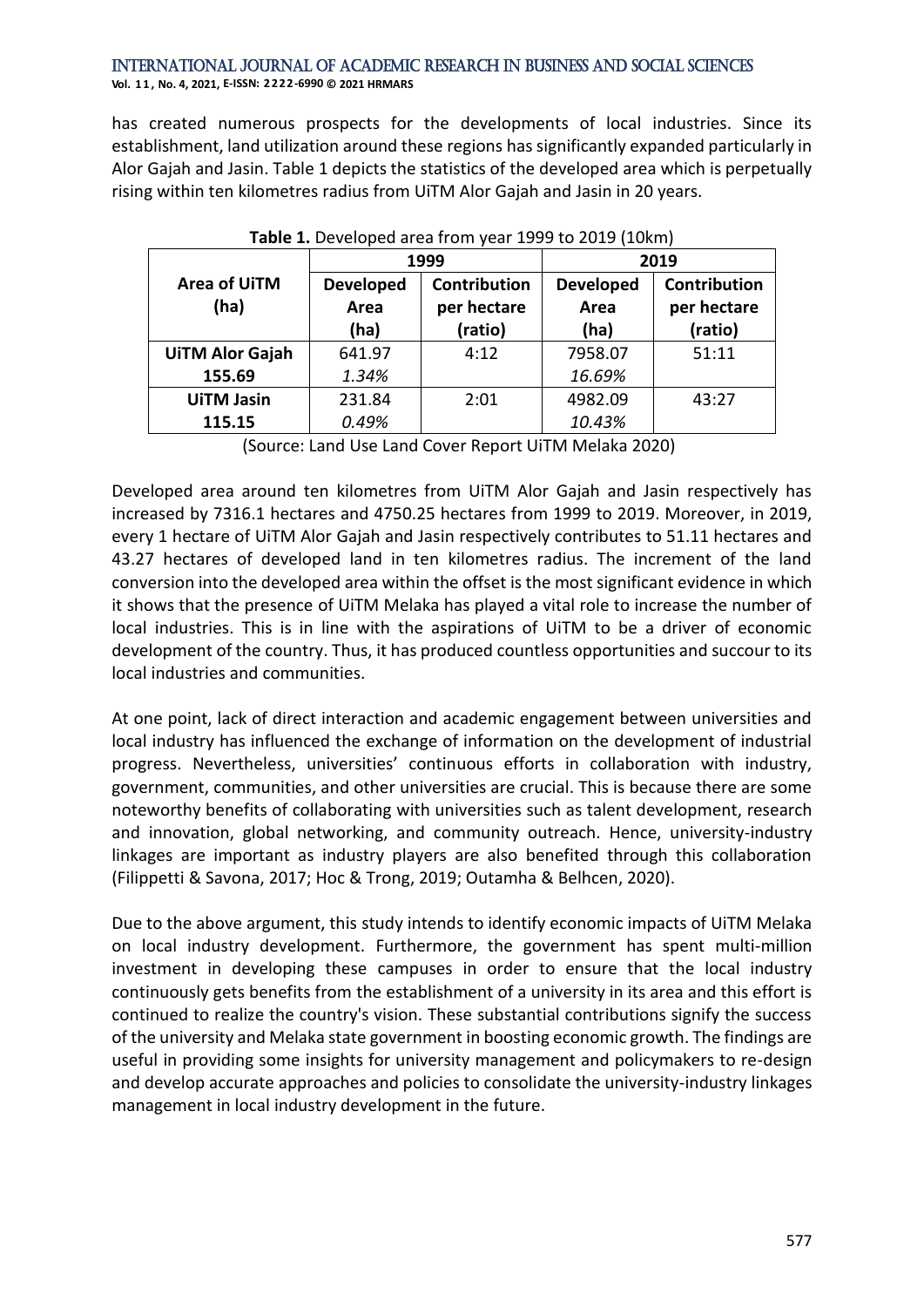**Vol. 1 1 , No. 4, 2021, E-ISSN: 2222-6990 © 2021 HRMARS**

#### **Literature Review**

Local industry or business can be defined as a company which provides goods or services to a local population. Though most often used when referring to a locally owned business, the term may also be used to describe a franchise or corporate branch operating within a local area. In other words, a company which provides goods or services to a local population is considered as a local business. This business type is often referred to by the phrase brick and mortar. This means that it refers to a traditional street-side business that offers products and services to its customers, face-to-face in an office or store that the business owns or rents. For example, local grocery stores and banks are often described as brick and mortar businesses.

On the other hand, the establishment of a higher learning institution at a certain place normally involves careful considerations by the parties involved such as the policy makers, and the local authorities. Careful considerations should be made since the existence of a higher learning institution at a certain place can contribute significant influences on the social and economic of the existing community and industry in the immediate vicinity, especially the local industry or business. In fact, often, a higher learning institution is set up for the purpose of developing certain places, whether in terms of social or economic.

This phenomenon is best described from the perspective of growth pole theory (Figure 1) which was first introduced by Francois Peroux in 1949. According to Gavrilă-Paven and Bele (2017), a growth pole can be described as "1. a point of economic growth; 2. a central location of economic activity; 3. a point where economic growth starts and spreads to surrounding areas; 4. an urban location where economic activity ignites growth and better quality of life in the urban periphery" (p. 209). Based on the definitions given, it can be seen that there is a strong relationship between a growth pole and economic development and urbanization. The most important idea that is needed to be understood is that economic development and urbanization take place around a specific place, not spread over an entire region, for example. In the context of this research, a higher learning institution acts as a growth pole which has attracted local industry development surrounding it.



**Figure 1**. Growth Pole Theory

This is further demonstrated when a higher learning institution is considered to be an asset to the local industries where it spends money on the local industries and employs local workers. This is known as market opportunity for the local industry. Di Nauta et al. (2018) explained that a higher learning institution is indeed responsible for the development of its local vicinity where it settled in. In the case of Universiti Teknologi MARA (UiTM) Alor Gajah, Melaka which was established in 1996, undeniably, it has become one of the factors that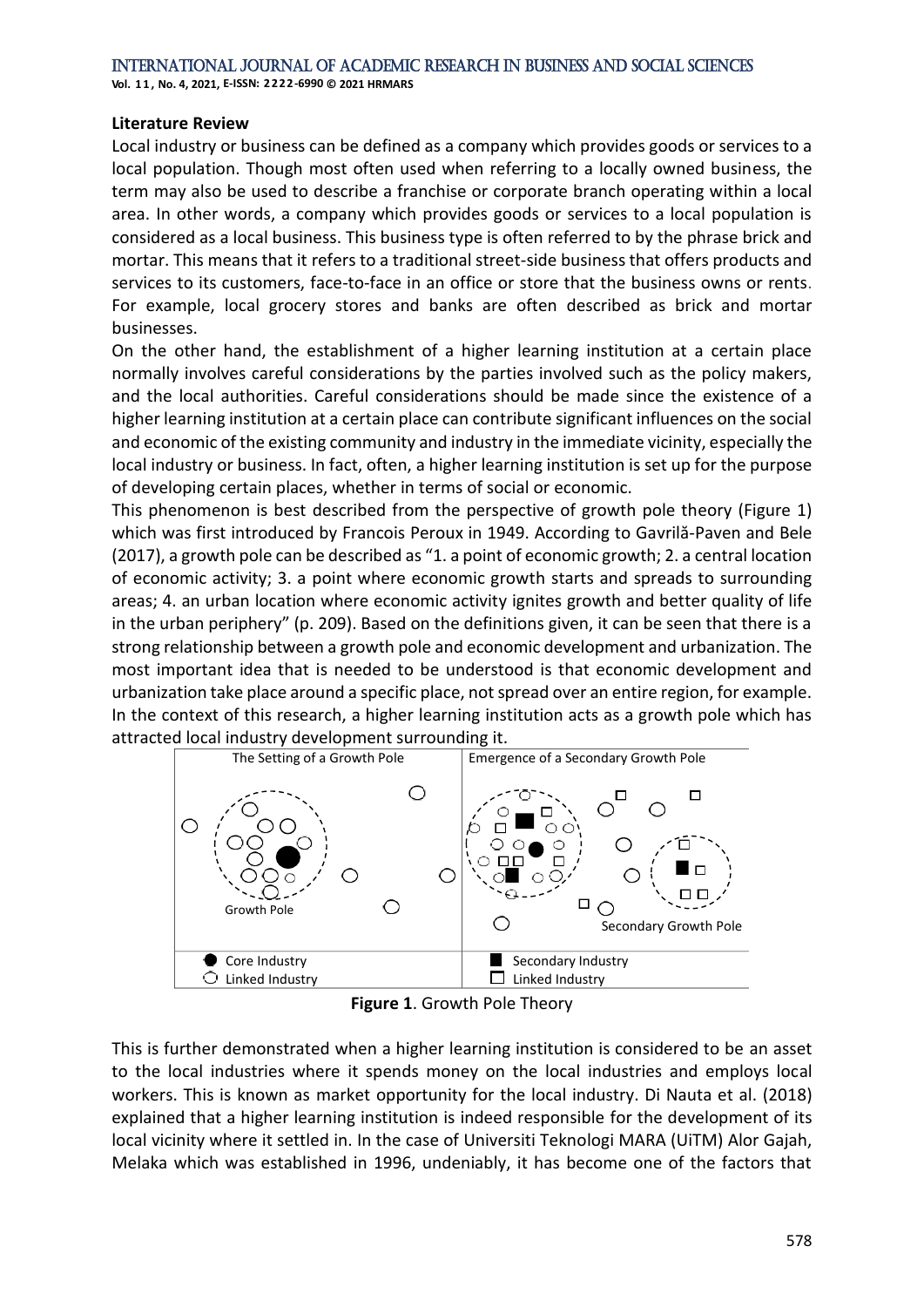**Vol. 1 1 , No. 4, 2021, E-ISSN: 2222-6990 © 2021 HRMARS**

influences the development at Lendu area in Alor Gajah. Within the 20 years period, the land conversion into the developed area is also noticed as quite significant. The conversions of the land into developed areas can be seen along the Alor Gajah district where UiTM Alor Gajah is located. The land-use conversions are mainly due to human settlements and business areas. This is true especially when higher learning institutions affect growth through a more mechanical "demand" channel. This happens when there is increased consumption from students, staff, and the universities' buying of local goods and services (Valero and Van Reenen, 2019).

Furthermore, it is crucial to note that higher learning institution engagement with the local industries should be one of the main objectives in the establishment of any higher learning institution. A higher learning institution engagement with local industries could take many forms. Consultation and training are among them. This means that the higher learning institution is involved directly with local firms, providing assistance and research support (Trippl et al., 2015). Moreover, according to Duch et al. (2010), "The presence of a university affects the local labour market and contributes to the stock of tacit knowledge to provide formal and informal technical support". Therefore, it is not surprising that a higher learning institution can bring some significant impacts to the local industry development. Bonander et al. (2016) on the other hand believes that knowledge transfer, for example, can encourage commercial start-ups to locate in the vicinity of higher learning research centres.

Another impact that could be left by a higher learning institution to its local industry is in terms of source of manpower or human resource. The establishment of a higher learning institution at a certain place will draw the community to settle around the place or the place nearby and thus they can become the source of manpower. One of the reasons for this is the job opportunities which are increasing every year as a result of the establishment of the higher learning institution has attracted a number of people to move to the place (Yazid Saleh et al., 2012). This has contributed to the economic development of the place where more sources of manpower are accessible and thus expanding the local industry. Ehinmowo & Eludoyin (2010) also found in their research that a number of people moved to the area nearby Adekunle Ajasin University since there are more job opportunities and this has made the local industry flourish.

The discussion shows that higher learning institutions play a crucial role in the development of local industry or business. Section Results and Discussion of the paper highlights the aspects in which UiTM Melaka as one of the higher learning institutions in Malaysia has contributed to Melaka's local industry or business development.

#### **Methodology**

The research design of this study is descriptive design which aimed to describe the research problem accurately using quantitative data. It comprises descriptive statistics which explained the demographic profile of respondents and frequency analysis was also made.

A set of questionnaires is devised to analyse the significant impacts to local industry development contributed by UiTM Melaka towards three targeted populations near the campuses, Alor Gajah, Bandaraya Melaka, and Jasin.

This study was carried out using a simple random sampling technique with structured questionnaires where a face to face approach was employed to provide short briefing about this study to respondents as well as data collection. There were 50 respondents from the local industries which were located around 10 km radius nearby the three campuses participated by answering given questionnaires.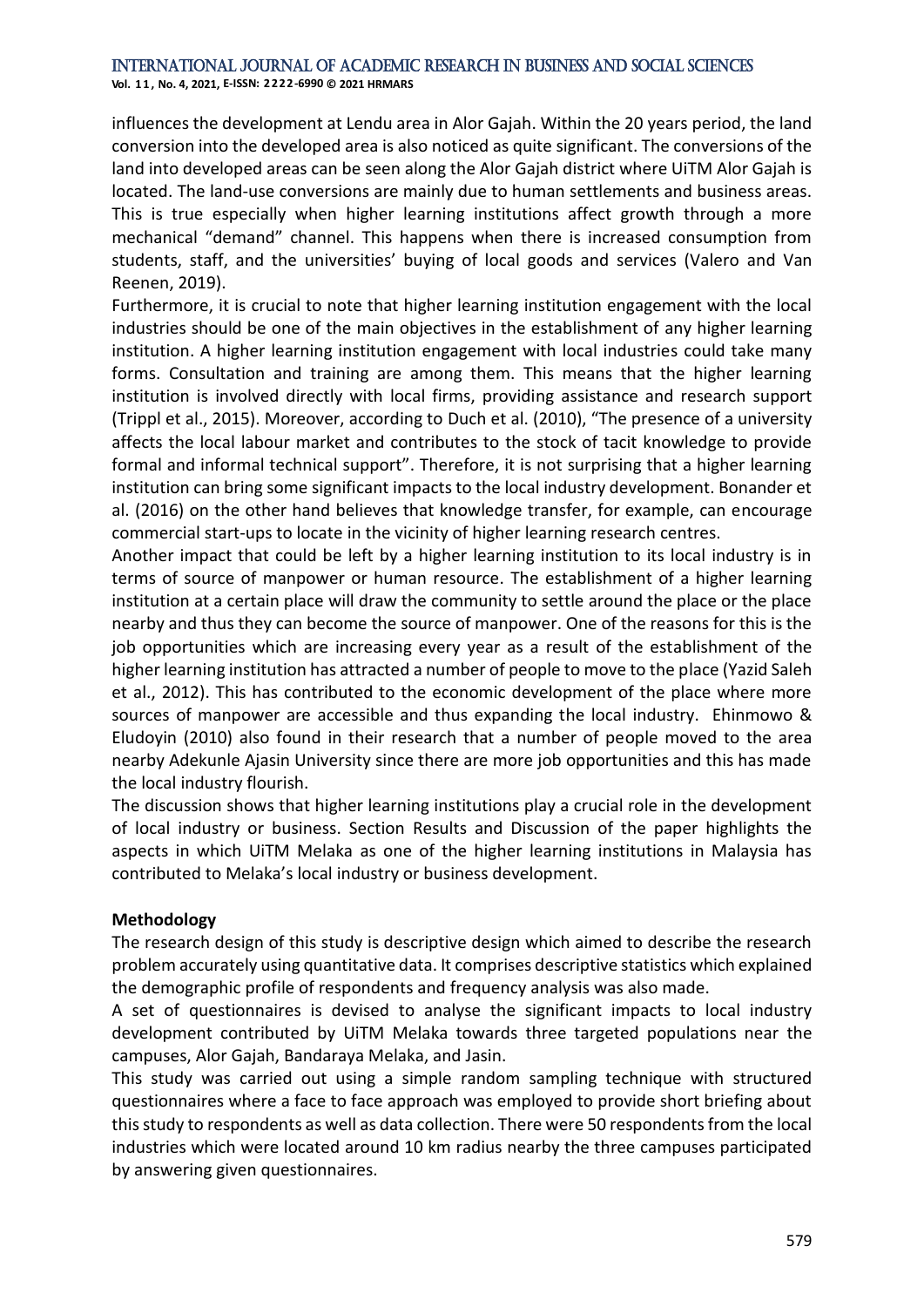**Vol. 1 1 , No. 4, 2021, E-ISSN: 2222-6990 © 2021 HRMARS**

The research objectives of this study are:

- 1. The economic impacts of the establishment of UiTM to the development of local industries.
- 2. The important contributions of UiTM on the development of local industries.

The research questions for this study are:

- 1. What are the economic impacts of the establishment of UiTM to the development of local industries?
- 2. What are the important contributions of UiTM on the development of local industries?

The questionnaire used for this study was divided into two sections. Section A aimed to gain a demographic profile of respondents and Section B focused on the economic impacts for instance types of industry, business growth, annual gross income expansion, market opportunities, manpower, and training towards the local industries nearby. The questionnaire consists of various types of questions for example open ended question yes/no answers, closed ended questions, and ranked questions.

#### **Results and Discussion**

| <b>Table 2.</b> Define applie Profile |           |          |  |  |  |
|---------------------------------------|-----------|----------|--|--|--|
|                                       | Frequency | Per cent |  |  |  |
| <b>Location (by District)</b>         |           |          |  |  |  |
| Alor Gajah                            | 21        | 42%      |  |  |  |
| Melaka Tengah                         | 20        | 40%      |  |  |  |
| Jasin                                 | 9         | 18%      |  |  |  |
| Total                                 | 50        | 100%     |  |  |  |
| <b>Types of Company</b>               |           |          |  |  |  |
| Locally Owned                         | 50        | 100%     |  |  |  |
| <b>Types of Ownership</b>             |           |          |  |  |  |
| <b>Bumiputera</b>                     | 41        | 82%      |  |  |  |
| Non-Bumiputera                        | 9         | 18%      |  |  |  |
| Total                                 | 50        | 100%     |  |  |  |
| <b>Category of Industry</b>           |           |          |  |  |  |
| Small Industry                        | 41        | 82%      |  |  |  |
| Medium Industry                       | 8         | 16%      |  |  |  |
| <b>Heavy Industry</b>                 | 1         | 2%       |  |  |  |
| Total                                 | 50        | 100%     |  |  |  |

**Table 2**. Demographic Profile

Table 2 showed the demographic profile of the participants. As for the location of the companies, 42% of the participants made their business at Alor Gajah district, 40% at the town area (Melaka Tengah) and 18% at Jasin district. All the business is 100% locally owned. The type of companies owned by the participants is 100% locally owned with 82% owned by Bumiputera and 18% by the non-Bumiputera. Next, 82% of the participants' business is categorised as a small industry, 16% of them is under medium industry, and only 2% is categorised as heavy industry. Alor Gajah and Jasin district in the state of Melaka which were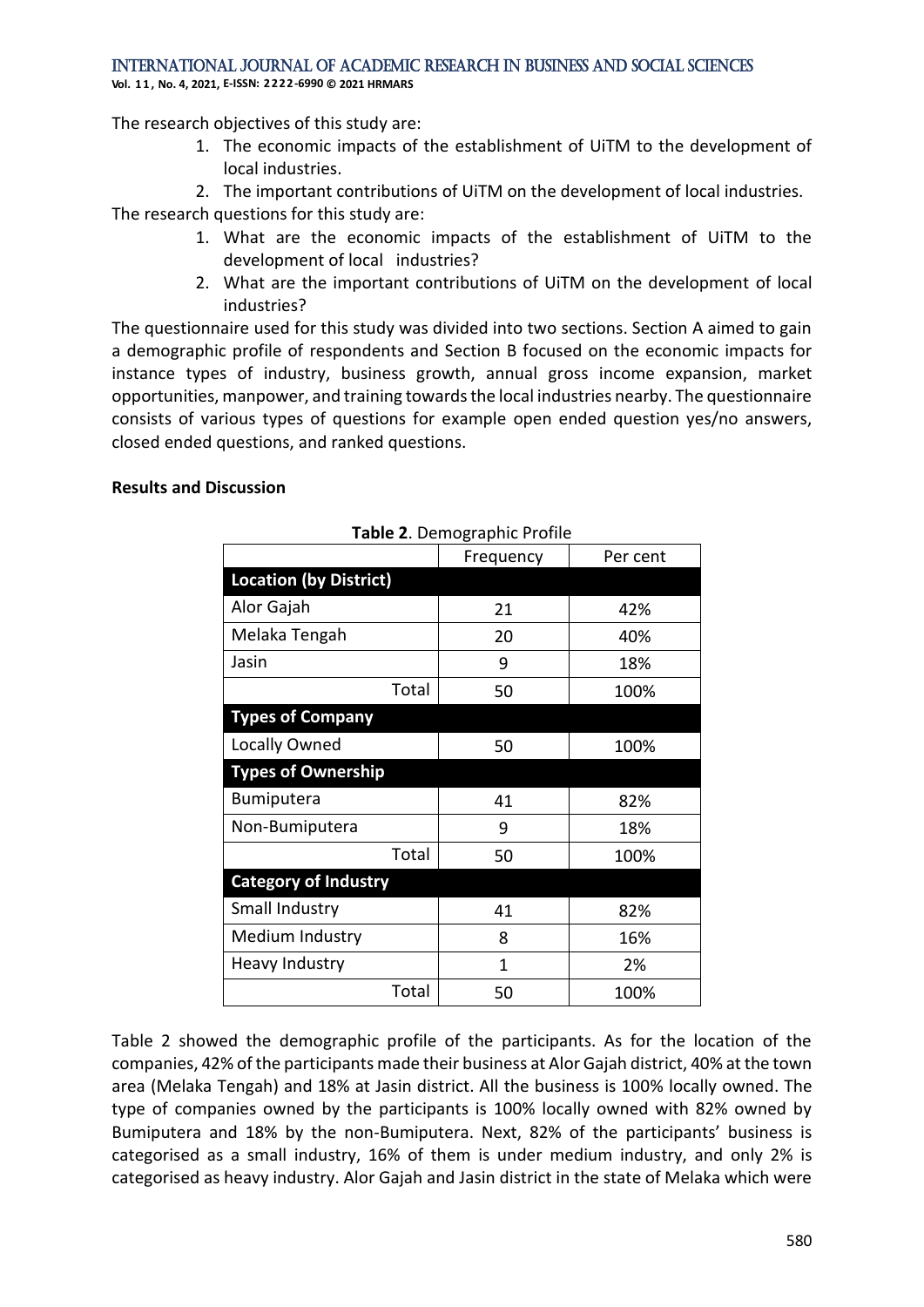#### International Journal of Academic Research in Business and Social Sciences **Vol. 1 1 , No. 4, 2021, E-ISSN: 2222-6990 © 2021 HRMARS**

chosen as the area of interest for this study are rural areas. The areas are surrounded by several rural communities accompanied by facilities such as schools, places of worship, and community centres. Thus, this is the reason most of the businesses exist nearby are categorised as small industry and locally owned.

### **Research Question 1: What are the economic impacts of the establishment of UiTM to the development of local industries?**

| <b>Items</b>                     | <b>Frequency</b> | Per cent |
|----------------------------------|------------------|----------|
| <b>Services</b>                  |                  |          |
| Food & Beverages                 | 26               | 52%      |
| <b>Printing &amp; Stationery</b> | 8                | 16%      |
| Health & beauty                  | 5                | 10%      |
| Electronics                      | $\overline{2}$   | 4%       |
| Transportation & accommodation   | $\overline{2}$   | 4%       |
| Education                        | $\mathbf{1}$     | 2%       |
| Others                           | 3                | 6%       |
| Sub-total                        | 47               | 94%      |
| <b>Manufacturing</b>             |                  |          |
| Food & beverages                 | 1                | 2%       |
| Footwear                         | 1                | 2%       |
| Sub-total                        | $\overline{2}$   | 4%       |
| <b>Construction</b>              |                  |          |
| Sub-construction                 | $\mathbf{1}$     | 2%       |
| Sub-total                        | $\mathbf{1}$     | 2%       |
| Total                            | 50               | 100%     |

**Table 3**. Types of Local Businesses nearby UiTM Melaka Branch campuses

Table 3 displayed the types of local businesses nearby all UiTM Melaka Branch campuses. The businesses are divided into three main categories. Firstly, the service category which has the highest number of business varieties. Food and beverages service took 52%, and printing and stationery service is the second, which is 16%. Second, as for the manufacturing category, 2% is the food and beverages business, and another 2% is footwear. Third, the sub-construction is 2% of all the participants' businesses. This percentage shows that small industries, especially in food and beverages businesses, are the most thriving businesses as they are demanding businesses and highly sought after by the surrounding community and UiTM community. It must be noted that the food and beverage business does not only cater for everyday consumption but sometimes for the university's events as well. Printing and stationery business is second after food and beverages business as this is also considered as essential necessity for students. This result is concurrent with Yazid Saleh et al. (2012)'s study on the socio-economic impacts on a local polytechnic college where the establishment of the college could boost the nearby business in the area especially in food and cleaning services, respectively.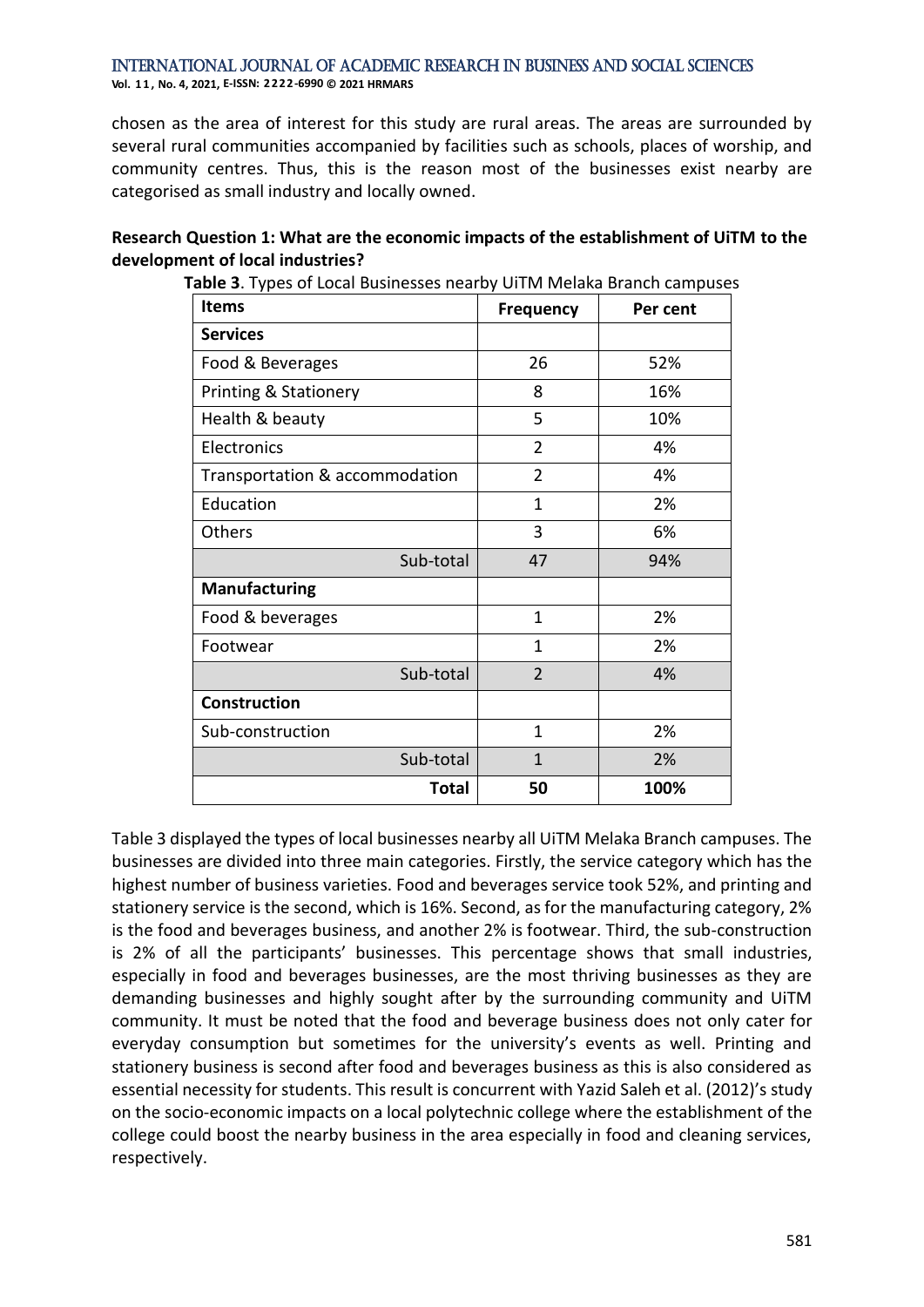International Journal of Academic Research in Business and Social Sciences **Vol. 1 1 , No. 4, 2021, E-ISSN: 2222-6990 © 2021 HRMARS**

|          | <b>Frequency</b> | Per cent |
|----------|------------------|----------|
| 0%-25%   | 14               | 28%      |
| 26%-50%  | 14               | 28%      |
| 51%-75%  | 11               | 22%      |
| 76%-100% | 11               | 22%      |
| Total    | 50               | 100%     |

**Table 4**. Company's Annual Gross Income Gained from the UiTM's establishment

Table 4 showed that the estimated percentage of their company's gross income gained from the establishment of the nearby UiTM campus. 56% of the participants revealed that their profit income percentage gained is almost to 50% of their estimated annual gross income. Other participants disclosed their gained income from UiTM's establishment is more than 50% with 22% between 51%-75% of their annual gross income, and the remaining 22% is 76% to 100%. These findings are aligned with Di Nauta et al. (2018) study in which the existence of a tertiary institution in an area managed to improve the local vicinity surrounding it.

# **Research Question 2: What are the important contributions of UiTM on the development of local industries?**

| <b>Domains</b>      | <b>Most</b><br>important | Important | Slightly<br>important | Least<br>important | <b>Total</b> |
|---------------------|--------------------------|-----------|-----------------------|--------------------|--------------|
| <b>Market</b>       | 30                       | 8         | 3                     | 9                  | 50           |
| opportunity         | (60%)                    | (16%)     | (6%)                  | (18%)              | (100%)       |
| <b>Consultation</b> | 5                        | 26        | 11                    | 8                  | 50           |
|                     | (10%)                    | (52%)     | (22%)                 | (16%)              | (100%)       |
| Human               | 5                        | 11        | 12                    | 22                 | 50           |
| resources           | (10%)                    | (22%)     | (24%)                 | (44%)              | (100%)       |
| <b>Training</b>     | 10                       | 5         | 24                    | 11                 | 50           |
|                     | (20%)                    | (10%)     | (48%)                 | (22%)              | (100%)       |
| Total               | 50                       | 50        | 50                    | 50                 |              |
|                     | $(100\%)$                | (100%)    | (100%)                | (100%)             |              |

**Table 5**. The importance of these aspects of UiTM's contributions to the local community.

The participants were asked to rate the importance of these four aspects of contribution that they felt UiTM has contributed so far. 60% of them rated market opportunity as the most important, 52% rated consultation as important. Meanwhile human resources and training were rated 48% and 44% respectively. This result is in line with their open-ended responses where it stated that the majority of them established their business near UiTM campus due to its strategic location for their business. In other words, they see it as an opportunity to boost their business. This result is similar to Yazid Saleh et.al (2012)'s study which revealed that local communities agreed on the existence of any tertiary institution because it can act as a catalyst to the increase in the establishment of new business surrounding the institution.

# **Conclusion**

Based on the findings and discussions above, the establishment of UiTM provided positive growth on the economic impacts as well as offered vital contributions to local industries near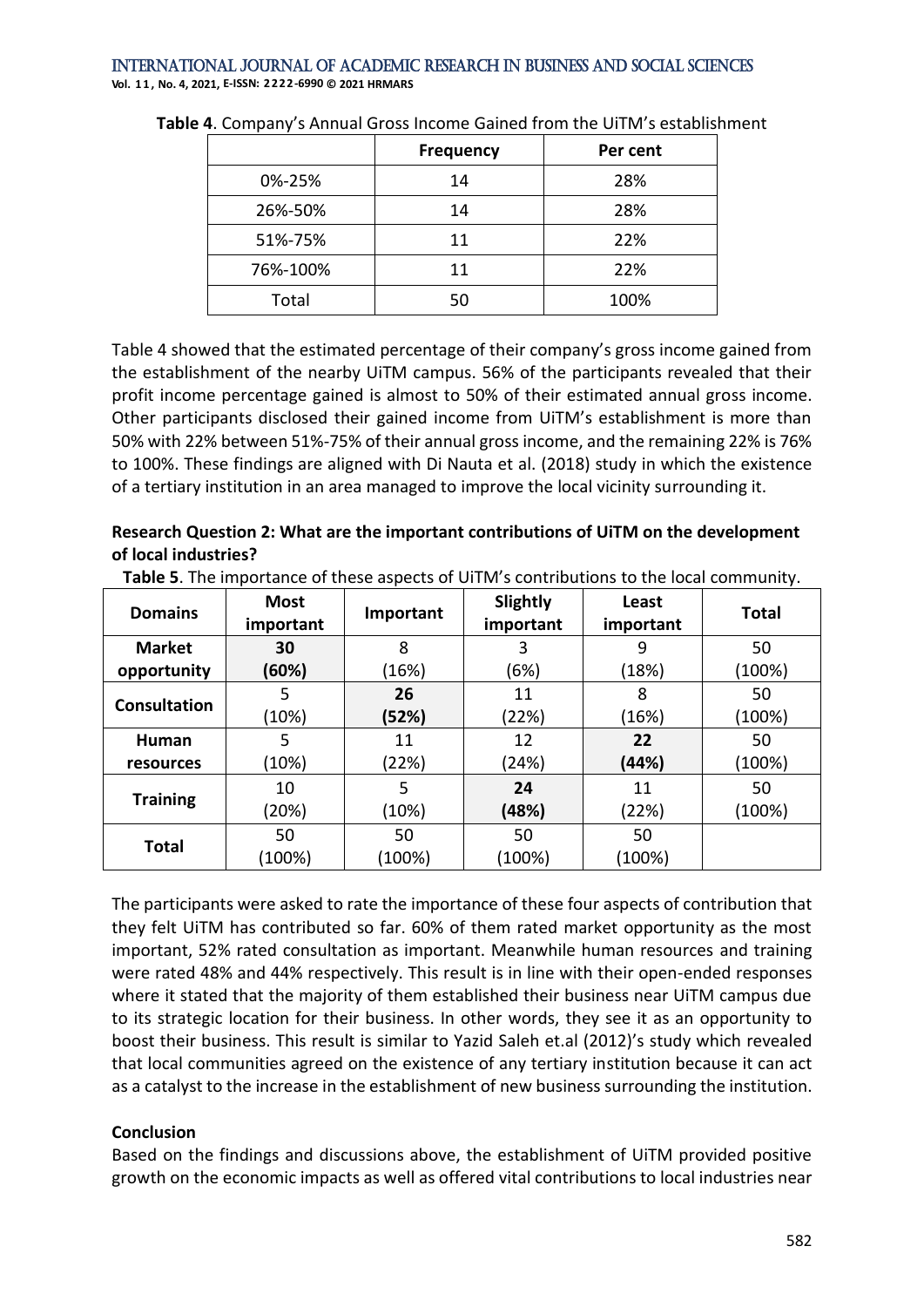**Vol. 1 1 , No. 4, 2021, E-ISSN: 2222-6990 © 2021 HRMARS**

the campuses. These facts are significant in helping the small industries to keep growing specifically in the sectors such as food and beverages, printing and stationery, transportation, and accommodation. The increase of those respective company's annual gross income which partly came from UiTM, should be a factual proof to believe that their businesses expansion will be disrupted if UiTM is being abolished. On top of that, UiTM itself should plan more initiatives in establishing the linkages with the local industries from all relevant aspects such as training, consultation, and corporate social responsibilities. There are plenty of events, project-based, and edutainment activities that can be conducted to maintain a healthy and beneficial relationship between higher learning institutions and industry. Due to that reason, this matter definitely will lead to the expansion of market opportunities, job opportunities as well as business growth. This scenario possibly provides widen positive competitive advantages as the push factor for the local industries to keep on growing especially focusing on market opportunity, human resource, training, and consultation aspects. Therefore, an in- depth study towards the respective four aspects of UiTM Melaka's contributions on economic impacts should be undertaken for future research.

The findings of the study are in line with the evidence found in the literature where increases in university presence are positively associated with faster subsequent economic growth. Understanding the mechanisms through which the university effect works is an important area to investigate further. The role for innovation and human capital supply although small, show that the university effects do not appear to bedriven by demand or transfers into a region. Better data on the flow of business-university linkages, movements of personnel and other collaborations would help in solving the basic mechanisms. In addition, focusing on the relationships between universities and local economic performance in individual countries where better causal designs and richer university data is available would be a useful expansion.

#### **Acknowledgement**

We would like to thank Universiti Teknologi MARA (UiTM) for granting Bestari Research Grant (600-RMC/DANA 5/3/BESTARI (TD) (003/2019)) on Kajian Impak 20 Tahun UiTM and The Landsat data was available from the U.S. Geological Survey (USGS).

#### **References**

- Bonander, C., Jakobsson, N., Podestà, F., & Svensson, M. (2016). Universities as engines for regional growth? Using the synthetic control method to analyze the effects of research universities. *Regional Science and Urban Economics*, *60*, 198–207.
- Di Nauta, P., Merola, B., Caputo, F., & Evangelista, F. (2018). Reflections on the role of university to face the challenges of knowledge society for the local economic development. *Journal of the Knowledge Economy, 9*, 180–198.
- Duch, N., García-Estévez, J., & Parellada, M. (2010). *Do universities affect firms' location decisions? Evidence from Spain.* Spain: Barcelona Institute of Economics.
- Ehinmowo, A. A., & Eludoyin, O. M. (2010). The university as a nucleus for growth pole: Example from Akungba - Akoko, Southwest, Nigeria. *International Journal of Sociology and Anthropology*, *2*(7), 149-154.
- Filippetti, A., & Savona, M. (2017). University–industry linkages and academic engagements: individual behaviours and firms' barriers. Introduction to the special section. *Journal of Technology Transfer*, 42, 719-729.